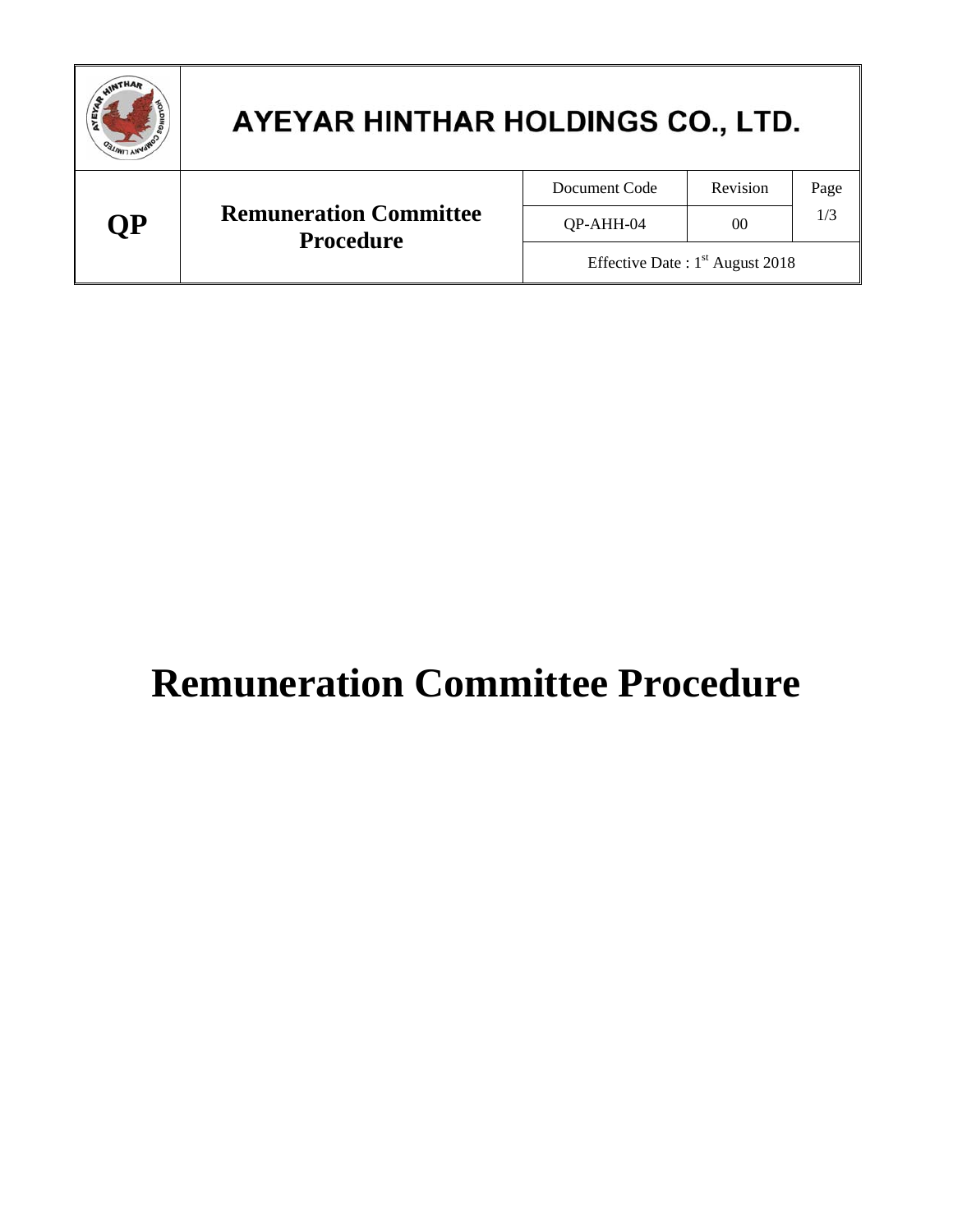

## AYEYAR HINTHAR HOLDINGS CO., LTD.

### **QP Remuneration Committee Procedure**

| Document Code | Revision | Page |
|---------------|----------|------|
| $OP-AHH-04$   | ററ       |      |

Revision Page

Effective Date :  $1<sup>st</sup>$  August 2018

#### **Remuneration Committee**

A remuneration committee is established to ensure that remuneration arrangements support the strategic aims of a business and enable the recruitment, motivation and retention of senior executives while also complying with the requirements of regulation.

#### **Responsibility**

- Determine and agree with the Board the framework or broad policy for the remuneration of the Company's Chief Executive, Chairman, the Executive Directors, the Company Secretary and such other members of the executive management as it is designated to consider. The remuneration of Non-Executive Directors shall be a matter for the Chairman and the Executive members of the Board. No director or manager shall be involved in any decisions as to their own remuneration;
- In determining such policy, take into account all factors which it deems necessary. The objective of such policy shall be to ensure that members of the executive management of the Company are provided with appropriate incentives to encourage enhanced performance and are, in a fair and responsible manner, rewarded for their individual contributions to the success of the Company.
- Determine the policy for, and scope of, pension arrangements for each Executive Director and other Senior Executive, if applicable.
- Ensure the contractual terms on termination, and any payment made, are fair to the individual, and the Company, that failure is not rewarded and that the duty to mitigate loss is fully recognized
- Within the terms of the agreed policy and in consultation with the Chairman and/or Chief Executive as appropriate, determine the total individual remuneration package of each Executive Director and other Senior Executives including bonuses, incentive payments and share options or other share awards
- Review and note annually the remuneration trends across the Company or Group
- Oversee any major changes in employee benefits structures throughout the Company or Group